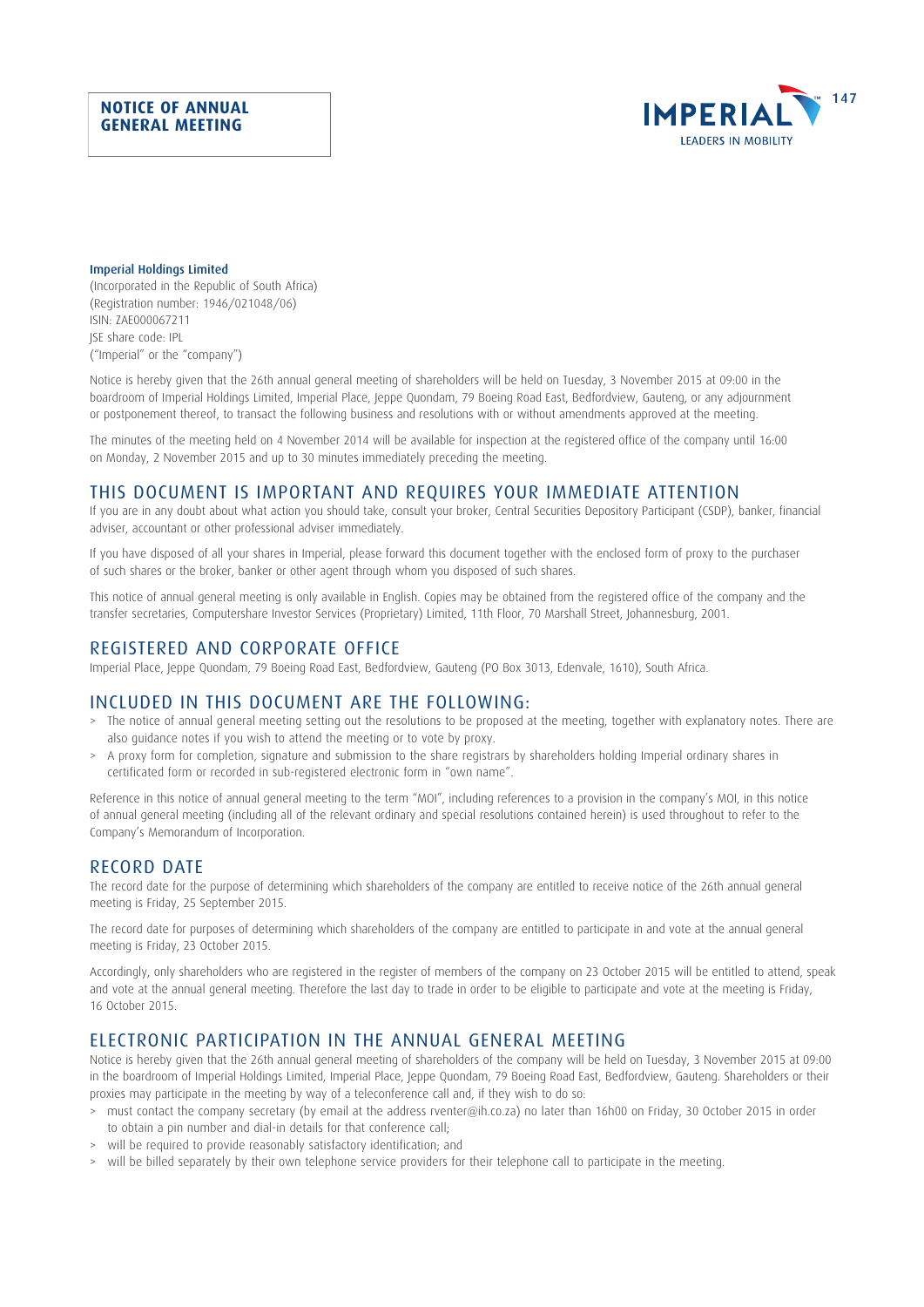## 1. ORDINARY RESOLUTION 1 – APPROVAL OF THE FINANCIAL STATEMENTS

 "Resolved that the audited consolidated company annual financial statements of Imperial for the year ended 30 June 2015, including the directors' report, the audit committee report and the auditors' report, be adopted."

### Percentage voting rights

 The minimum percentage of voting rights that is required for this resolution to be adopted is 50% (fifty percent) of the voting rights plus 1 (one) vote to be cast on the resolution.

### 2. ORDINARY RESOLUTION 2 – APPOINTMENT OF THE AUDITORS

 "Resolved that Deloitte & Touche be appointed as auditors of the company and Mr A Mackie as designated partner until the date of the next annual general meeting."

 The audit committee has recommended the reappointment of Deloitte & Touche as auditors of the company with Mr A Mackie as designated partner.

### Percentage voting rights

 The minimum percentage of voting rights that is required for this resolution to be adopted is 50% (fifty percent) of the voting rights plus 1 (one) vote to be cast on the resolution.

# 3. ORDINARY RESOLUTION NUMBER 3 – APPOINTMENT OF THE MEMBERS OF THE AUDIT COMMITTEE

 "Resolved that the reappointment of the following independent non-executive directors, be elected as members of the company's audit committee by a separate vote in respect of each member:

- 3.1 Mr RM Kgosana
- 3.2 Mr GW Dempster<br>3.3 Mrs T Dingaan
- Mrs T Dingaan
- 3.4 Ms P Langeni
- Mr RJA Sparks
- 3.6 Mr Y Waja

 A brief curriculum vitae of each of the directors offering themselves for election as members of the audit committee is contained on pages 34 to 36 of the Integrated Annual Report.

### Percentage voting rights

 The minimum percentage of voting rights that is required for each of resolutions 3.1 to 3.6 to be adopted is 50% (fifty percent) of the voting rights plus 1 (one) vote to be cast on each resolution.

 The board has reviewed the expertise, qualification and relevant experience of the appointed audit committee members and recommends that each of these directors be re-elected.

# 4. ORDINARY RESOLUTION 4 – REAPPOINTMENT OF RETIRING DIRECTORS

 "Resolved that the re-election of the following directors, who retire by rotation in terms of the MOI, but being eligible and offering themselves for re-election, be authorised and confirmed by a separate vote with respect to each re-election:

- 4.1 Mr OS Arbee
- 4.2 Mr MP de Canha
- 4.3 Ms T Dingaan
- 4.4 Mr MV Moosa
- 4.5 Mr M Swanepoel
- 4.6 Mr Y Waja"

 A brief curriculum vitae of each of the directors offering themselves for re-election in terms of resolution 4 is contained on pages 35 to 36 of the Integrated Annual Report.

 The performance and contribution of each of the above directors offering themselves for re-election has been reviewed by the board and the board recommends that each of these directors be re-elected.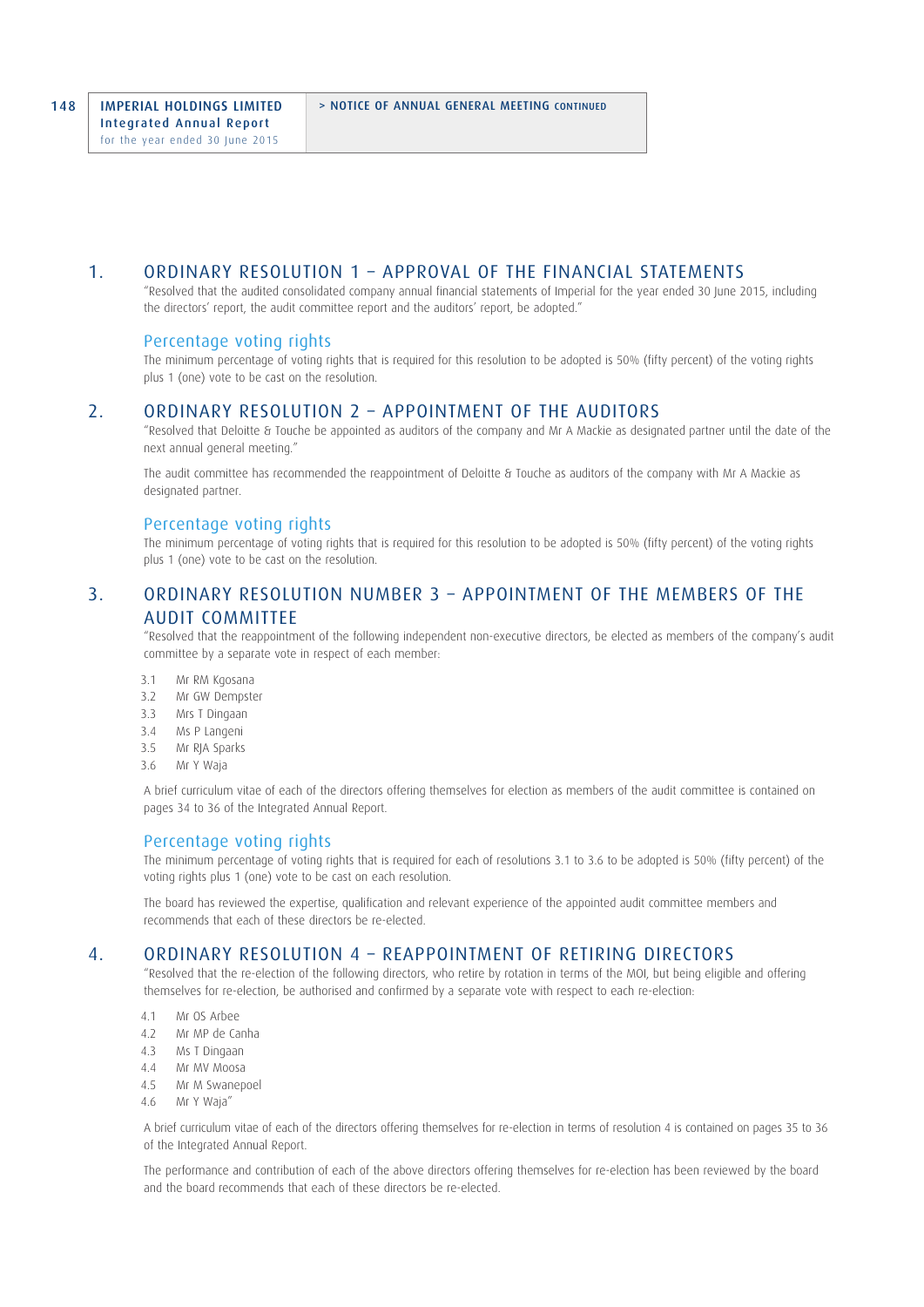

# Percentage voting rights

 The minimum percentage of voting rights that is required for each of resolutions in 4 to be adopted is 50% (fifty percent) of the voting rights plus 1 (one) vote to be cast on each resolution.

# 5. ORDINARY RESOLUTION 5 – CONFIRMATION OF DIRECTORS APPOINTED SINCE LAST ANNUAL GENERAL MEETING

Resolved that the following directors, be confirmed by a separate vote in respect of each director:

- 5.1 Mr P Cooper
- 5.2 Mr GW Dempster
- 5.3 Dr SP Kana
- 5.3 Mr RM Kgosana

 A brief curriculum vitae of each of the directors to be confirmed in terms of resolution 5 is contained on pages 34 to 36 of the Integrated Annual Report.

### Percentage voting rights

 The minimum percentage of voting rights that is required for each of resolutions in 5 to be adopted is 50% (fifty percent) of the voting rights plus 1 (one) vote to be cast on each resolution.

# 6. ORDINARY RESOLUTION 6 – CONFIRMATION OF THE GROUP'S REMUNERATION POLICY

 "Resolved that, as a non-binding advisory vote, as recommended in the King Code of Governance for South Africa 2009, commonly referred to as King III, the group's remuneration policy as set out in the remuneration report on pages 100 to 115 of the Integrated Annual Report be hereby confirmed."

# 7. SPECIAL RESOLUTION NUMBER 1 – DIRECTORS' FEES

 "Resolved that in terms of section 66(9) of the Companies Act of 2008 (Act 71 of 2008), as amended (the "Companies Act"), the company be and is hereby authorised, by a separate vote in respect of each item, to remunerate its directors for their services as directors and/or pay any fees related thereto on the following basis and on any other basis as may be recommended by the remuneration committee and approved by the board of directors, 1 July 2016 to 30 June 2017 as follows:

|                                                       | Fee from<br>1 July 2015<br>to 30 June 2016 | Fee from<br>1 July 2016<br>to 30 June 2017 |
|-------------------------------------------------------|--------------------------------------------|--------------------------------------------|
|                                                       |                                            |                                            |
|                                                       |                                            |                                            |
| Chairman*                                             | R834 000                                   | R884 000                                   |
| Deputy chairman*                                      | R417 000                                   | R442 000                                   |
| Board member                                          | R238 500                                   | R253 000                                   |
| Assets and liabilities committee chairman*            | R <sub>152</sub> 000                       | R <sub>161</sub> 000                       |
| Assets and liabilities committee member               | R <sub>101</sub> 000                       | R <sub>107</sub> 000                       |
| Audit committee chairman*                             | R315 000                                   | R334 000                                   |
| Audit committee member                                | R <sub>157</sub> 000                       | R166 500                                   |
| Investment committee chairman*                        | R315 000                                   | R334 000                                   |
| Investment committee member                           | R <sub>157</sub> 000                       | R <sub>166</sub> 500                       |
| Risk committee chairman*                              | R <sub>152</sub> 000                       | R <sub>161</sub> 000                       |
| Risk committee member                                 | R <sub>101</sub> 000                       | R <sub>107</sub> 000                       |
| Remuneration committee chairman                       | R114 000                                   | R120 500                                   |
| Remuneration committee member                         | R75 000                                    | R79 500                                    |
| Nomination committee chairman                         | R114 000                                   | R <sub>120</sub> 500                       |
| Nomination committee member                           | R75 000                                    | R79 500                                    |
| Social, ethics and sustainability committee chairman* | R <sub>152</sub> 000                       | R <sub>161</sub> 000                       |
| Social, ethics and sustainability committee member    | R <sub>101</sub> 000                       | R <sub>107</sub> 000                       |

\* Paid in addition to a members' fee.

Executive directors do not receive directors' fees.

### Reason and effect

 The reason for special resolution number 1 is for the company to obtain the approval of shareholders by way of special resolution for the payment of remuneration to its non-executive directors in accordance with the requirements of the Companies Act.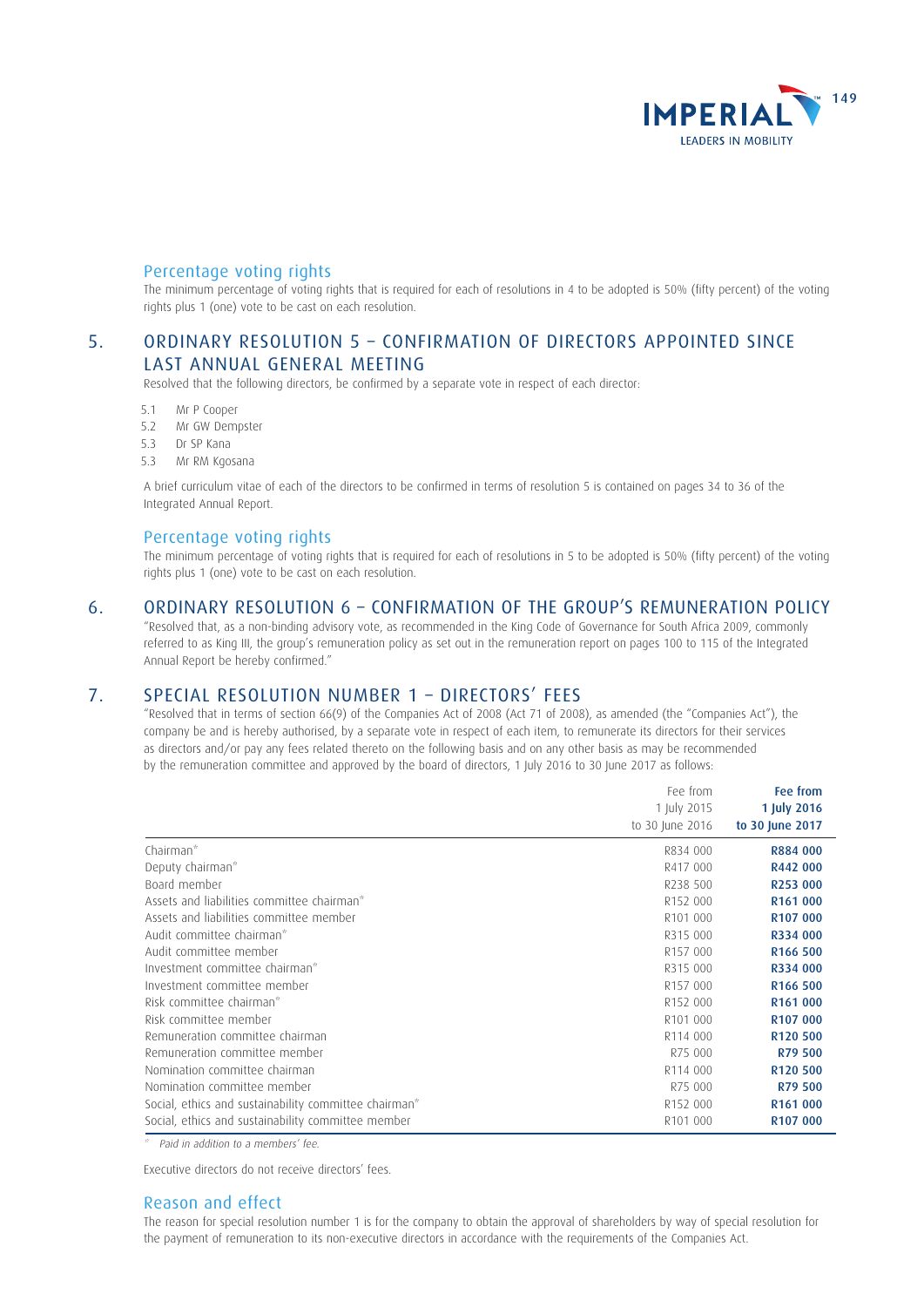The effect of special resolution number 1 is that the company will be able to pay its non-executive directors for the services they render to the company as directors without requiring further shareholder approval until the next annual general meeting.

### Percentage voting rights

 The minimum percentage of voting rights that is required for this resolution to be adopted is 75% (seventy-five percent) of the voting rights to be cast on the resolution.

# 8. SPECIAL RESOLUTION NUMBER 2 – GENERAL AUTHORITY TO REPURCHASE COMPANY SHARES

 "Resolved that, the company, or a subsidiary of the company, be and is hereby authorised, by way of a general authority, to acquire ordinary shares of 4 cents each ("ordinary shares") issued by the company (including the conclusion of derivative transactions which may result in the purchase of shares), in terms of the provisions of sections 46 and 48 of the Companies Act and in terms of the Listings Requirements of the JSE Limited (the "JSE"), (the "Listings Requirements"), it being recorded that the Listings Requirements currently require, inter alia, that the company may make a general repurchase of securities only if:

- > any such repurchase of ordinary shares is effected through the order book operated by the JSE trading system and done without any prior understanding or arrangement between the company and the counterparty (reported trades are prohibited);
- > authorised by the company's MOI;
- > the general authority shall be valid until the next annual general meeting of the company, provided that it shall not extend beyond 15 months from the date of this special resolution number 2;
- > when the company has cumulatively repurchased 3% of the number of ordinary shares in issue on the date of passing of special resolution number 2, and for each 3% thereof, in aggregate acquired thereafter, an announcement is published as soon as possible and not later than 08:30 on the second business day following the day on which the relevant threshold is reached or exceeded, and the announcement complies with the requirements of the Listings Requirements;
- > at any time, only one agent is appointed to effect any repurchase on the company's behalf;
- > the company or its subsidiary does not repurchase securities during a prohibited period unless the company has a repurchase programme in place where the dates and quantities of securities to be traded during the relevant period are fixed (not subject to any variation) and full details of the programme have been disclosed in an announcement over SENS prior to the commencement of the prohibited period;
- > a resolution by the board of directors that it has authorised the repurchase, that the company and its subsidiaries have satisfied the solvency and liquidity test as defined in the Companies Act and that, since the solvency and liquidity test was done, there have been no material changes to the financial position of the group.
- > any general repurchase by the company of its own ordinary shares shall not, in aggregate in any one financial year exceed 20% of the company's issued ordinary shares as at the date of passing of this special resolution number 2; and
- in determining the price at which the ordinary shares are repurchased by the company or its subsidiary in terms of this general authority, the maximum price at which such shares may be repurchased will not be greater than 10% above the weighted average of the market value for such ordinary shares for the five business days immediately preceding the date of repurchase of such shares, (the "Price").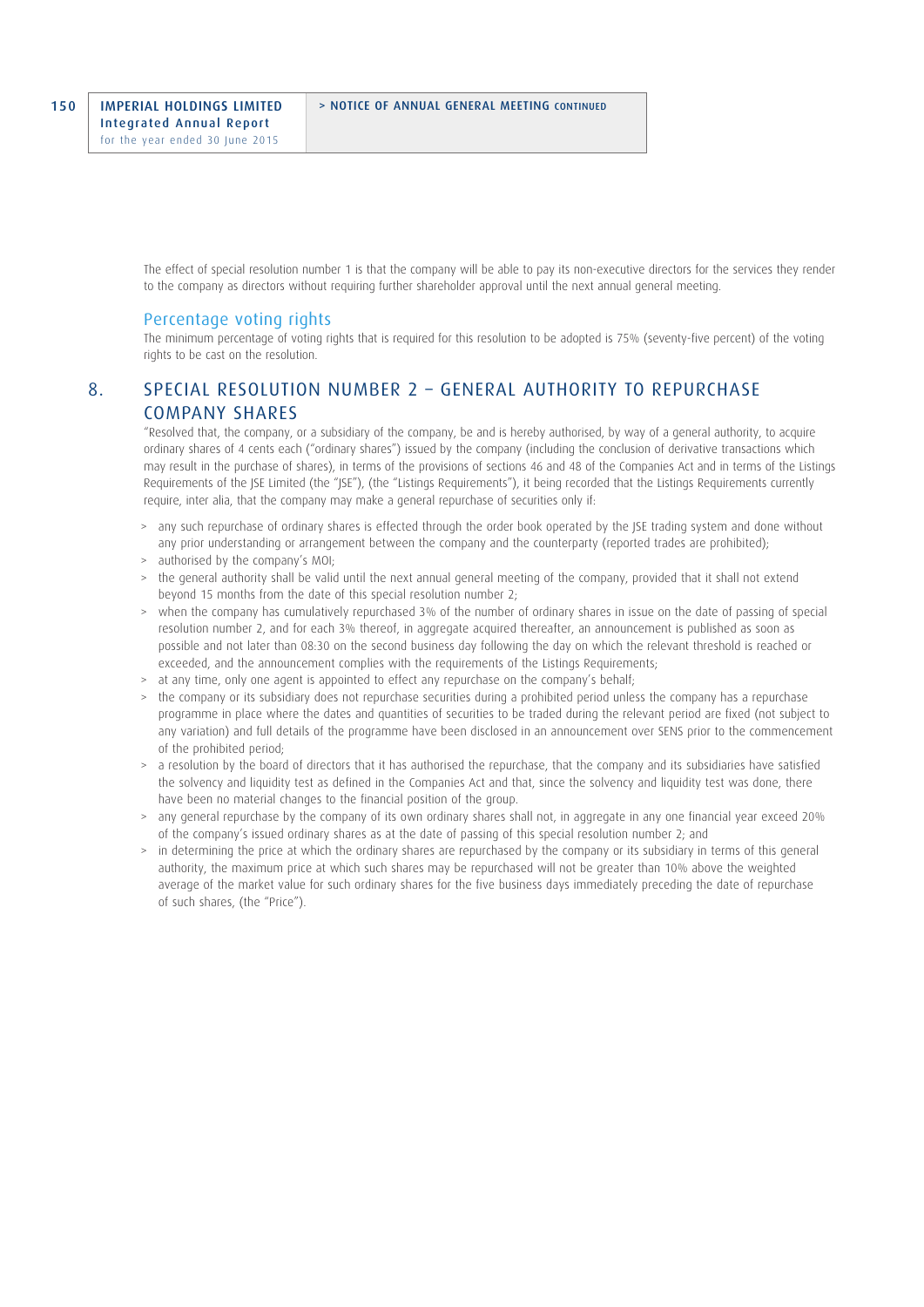

 The company will only transact in derivative transactions relating to the repurchase of securities if, with regard to the price of the derivative:

- > the strike price of any put option written by the company less the value of the premium received by the company for that put option may not be greater than the fair value of a forward agreement based on a spot price not greater than the Price;
- > the strike price of any call option purchased by the company may be greater than the Price at the time of entering into the derivative agreement, but the company may not exercise the call option if it is more than 10% "out of the money"; and
- > the price of the forward agreement may be greater than the Price but limited to the fair value of a forward agreement calculated from a spot price not greater than the Price.

 The directors of the company confirm that no repurchase will be implemented in terms of this authority unless, after each such repurchase:

- > the company and the group will be able to pay its debts as they become due in the ordinary course of business for a period of 12 months after the date of the notice of the annual general meeting ;
- > the consolidated assets of the company and the group, fairly valued in accordance with the accounting policies used in the latest audited annual group financial statements, will exceed its consolidated liabilities for a period of 12 months after the date of the notice of the annual general meeting;
- > the share capital and reserves of the company and the group will be adequate for ordinary business purposes for a period of 12 months after the date of the notice of the annual general meeting; and
- > the working capital of the company and the group will be adequate for ordinary business purposes for a period of 12 months after the date of the notice of the annual general meeting.

 and the directors have passed a resolution authorising the repurchase, resolving that the company and its subsidiary/ies, as the case may be, have satisfied the solvency and liquidity test as defined in the Companies Act and since the solvency and liquidity test had been applied, there have been no material changes to the financial position of the group."

- > Pursuant to and in terms of paragraphs 11.23 and 11.26 of the Listings Requirements, the directors of the company hereby state that:
- > the intention of the company and its subsidiaries is to utilise the general authority to repurchase, if at some future date the cash resources of the company are in excess of its requirements; and
- > the method by which the company and any of its subsidiaries intend to repurchase its securities and the date on which such repurchase will take place, has not yet been determined.

 The Listings Requirements require the following disclosures with respect to general repurchases, some of which appear elsewhere in the Integrated Annual Report of which this notice forms part:

- > Major shareholders page 144
- > Share capital of the company page 145

# Litigation statement

In terms of section 11.26 of the Listings Requirements, the directors, whose names are given on pages 34 to 39 of the integrated annual report of which this notice forms part, are not aware of any legal or arbitration proceedings, including proceedings that are pending or threatened, that may have or have had in the recent past, being at least the previous 12 months, a material effect on the group's financial position.

### Directors' responsibility statement

 The directors, whose names are given on pages 34 to 39 of the integrated annual report, collectively and individually accept full responsibility for the accuracy of the information pertaining to the general repurchase resolution and certify that to the best of their knowledge and belief there are no facts that have been omitted which would make any statement false or misleading, and that all reasonable enquiries to ascertain such facts have been made and that the aforementioned resolution contain all information required by law and the Listings Requirements.

## No material changes to report

Other than the facts and developments reported on in the annual report, there are no material changes in the affairs or financial position of the company and its subsidiaries that have occurred subsequent to the 30 June 2015 year end until the date of the notice of annual general meeting.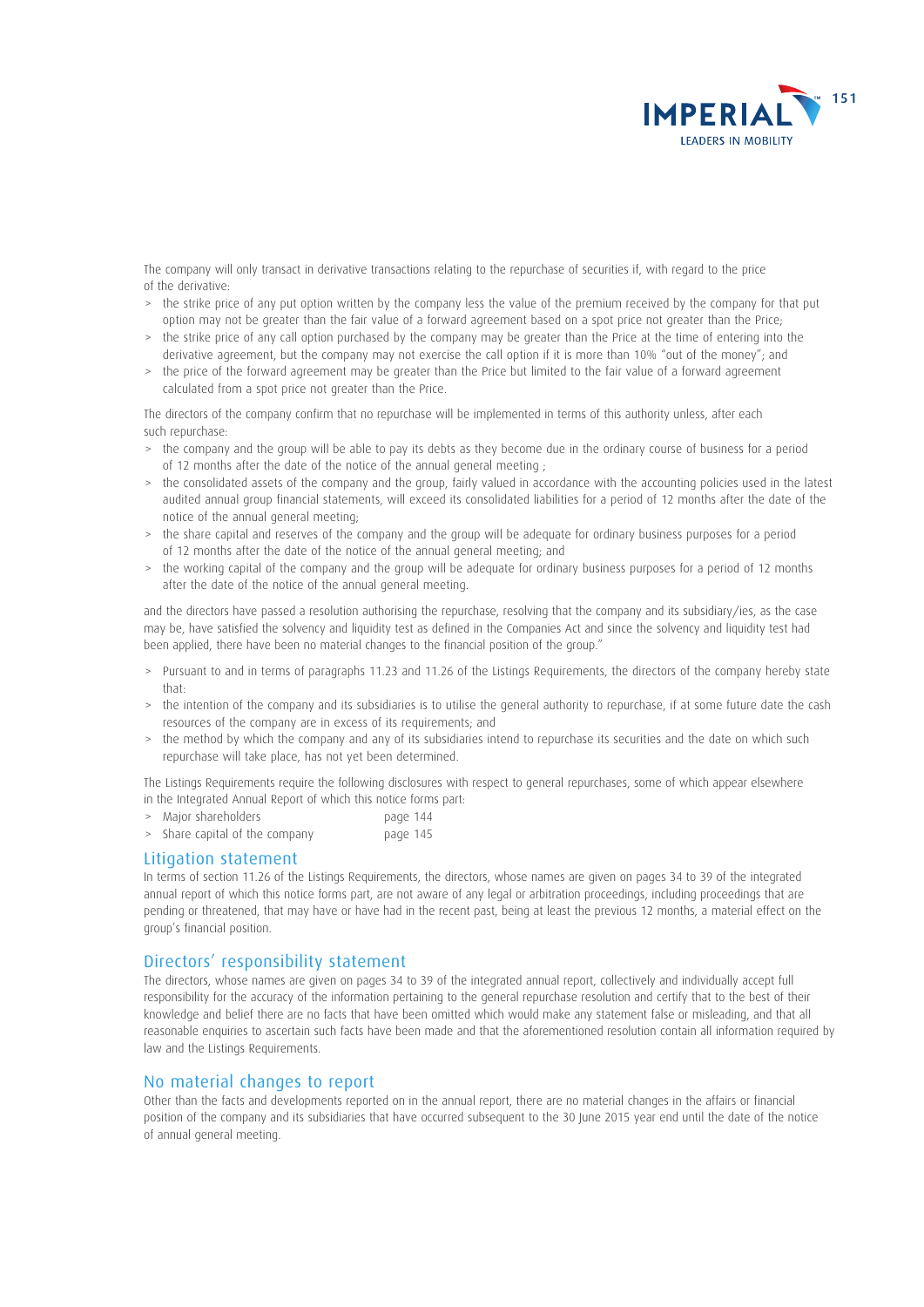### Reason and effect

The reason for and effect of special resolution 2 is to authorise the company and/or its subsidiaries by way of a general authority to acquire their own issued shares on such terms, conditions and in such amounts as determined from time to time by the directors of the company subject to the limitations set out above and in compliance with section 48 of the Companies Act.

#### Statement of board's intention

 The board has considered the impact of a repurchase of up to 5% (five percent) of the company's shares, under a general authority in terms of the Listings Requirements. Should the opportunity arise and should the directors deem it in all respects to be advantageous to the company to repurchase such shares, it is deemed appropriate that the company or a subsidiary be authorised to repurchase the company's shares.

#### Percentage voting rights

 The minimum percentage of voting rights that is required for this resolution to be adopted is 75% (seventy five percent) of the voting rights to be cast on the resolution.

# 9. ORDINARY RESOLUTION 7 – AUTHORITY TO ISSUE ORDINARY SHARES

 "Resolved that, in terms of the Listings Requirements, the MOI and the Companies Act, the authorised but unissued ordinary shares be and are hereby placed under the control of the directors by way of a general authority that shall remain valid until the next annual general meeting and the directors authorised to allot and issue those shares at their discretion, which authority shall include the authority to issue any option/convertible securities that are convertible into ordinary shares, provided that the aggregate number of ordinary shares able to be allotted and issued in terms of this resolution, shall be limited to 5% of the issued share capital at 30 June 2015."

# Percentage voting rights

 The minimum percentage of voting rights that is required for this resolution to be adopted is 50% (fifty percent) of the voting rights plus 1 (one) vote to be cast on the resolution.

# 10. ORDINARY RESOLUTION 8 – AUTHORITY TO ISSUE SHARES FOR CASH

 "Resolved that, the directors of the company be and are hereby authorised by way of a general authority, to allot and issue any of the company's unissued shares placed under their control for cash, as they in their discretion may deem fit, without restriction, subject to the provisions of the Listings Requirements, and subject to the proviso that the aggregate number of ordinary shares able to be allotted and issued in terms of this resolution, shall be limited to 5% of the issued share capital at 30 June 2015, provided that:

- > the approval shall be valid until the date of the next annual general meeting of the company, provided it shall not extend beyond 15 months from the date of this resolution;
- > a paid press announcement giving full details, including the impact on net asset value and earnings per share, will be published after any issue representing, on a cumulative basis within any one financial year, 5% or more of the number of shares in issue prior to such issue;
- > the company's securities which are the subject of the general issue of shares for cash, in the aggregate in any one financial year may not exceed 5% of the applicant's issued share capital (number of securities) of that class.
- > in determining the price at which an issue of shares will be made in terms of this authority the maximum discount permitted will be 10% of the weighted average traded price of such shares, as determined over the 30 trading days prior to the date that the price of the issue is agreed between the issuer and the party subscribing for the securities. The JSE should be consulted for a ruling if the securities have not traded in such 30 business day period;
- > any such issue will only be made to public shareholders as defined in paragraphs 4.25 to 4.27 of the Listings Requirements of the JSE and not to related parties; and
- > any such issue will only be securities of a class already in issue or, if this is not the case, will be limited to such securities or rights that are convertible into a class already in issue."

 For listed entities wishing to issue shares for cash, it is necessary for the board not only to obtain the prior authority of the shareholders as may be required in terms of the MOI, but it is also necessary to obtain the prior authority of shareholders in accordance with the Listings Requirements. The reason for this resolution is accordingly to obtain a general authority from shareholders to issue shares for cash in compliance with the Listings Requirements.

### Percentage voting rights

 In terms of the Listings Requirements, the minimum percentage of voting rights that is required for this resolution to be adopted is 75% (seventy five percent) of the voting rights to be cast on the resolution.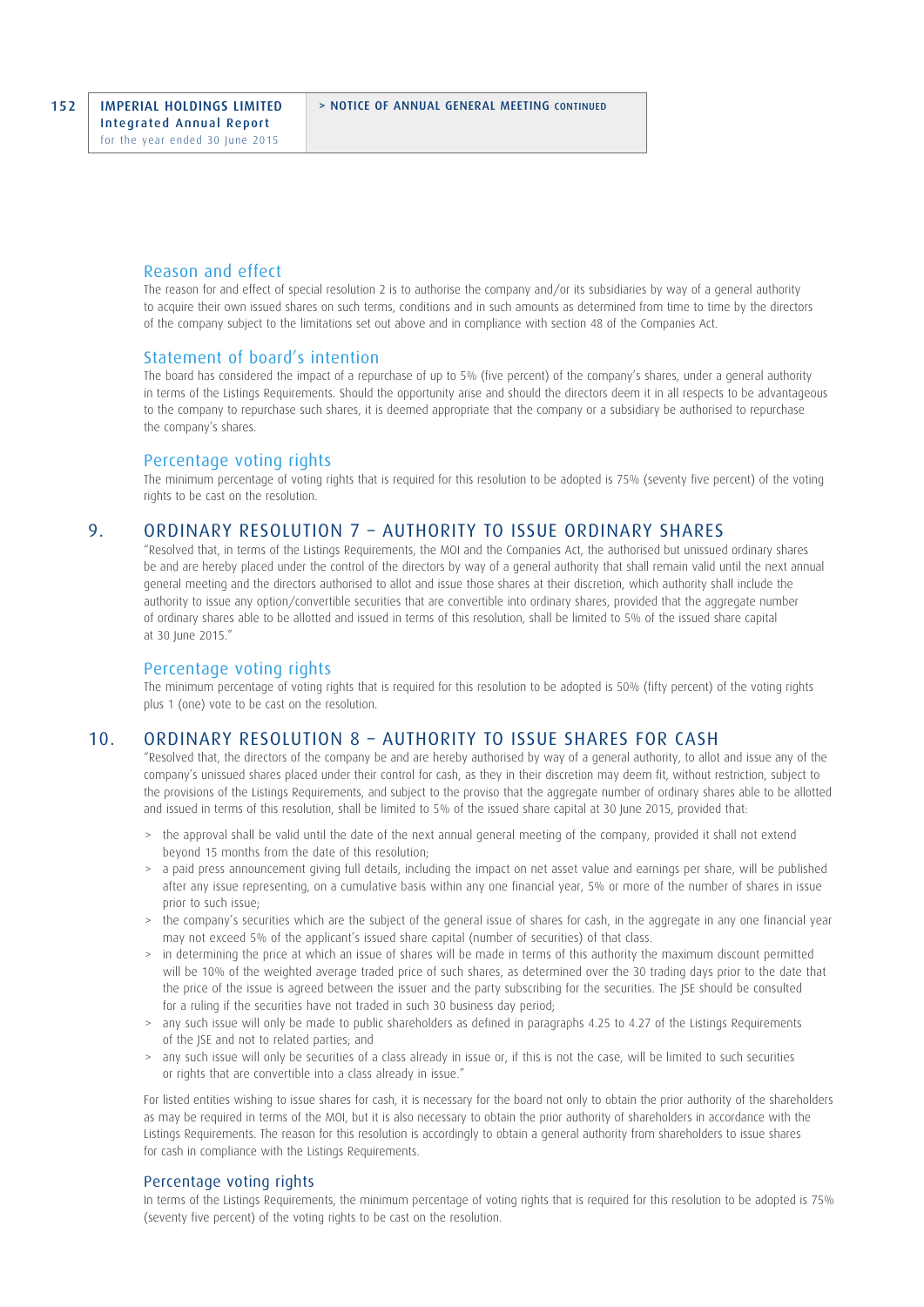

# 11. ORDINARY RESOLUTION 9 – AUTHORITY TO ISSUE NON-REDEEMABLE PREFERENCE SHARES

 "Resolved that, in terms of the Listings Requirements, the MOI and the Companies Act, the authorised but unissued non-redeemable cumulative, non-participating preference shares be and are hereby placed under the control of the directors and the directors are authorised to allot and issue those shares at their discretion, provided that no more than 5 000 000 (five million) non-redeemable preference shares in aggregate may be issued in terms of this authority."

### Percentage voting rights

 The minimum percentage of voting rights that is required for this resolution to be adopted is 50% (fifty percent) of the voting rights plus 1 (one) vote to be cast on the resolution.

# 12. SPECIAL RESOLUTION NUMBER 3 – AUTHORITY TO PROVIDE FINANCIAL ASSISTANCE IN TERMS OF SECTION 44

"Resolved that in terms of section 44 of the Companies Act, as a general approval, the board of the company may from time to time authorise the company to provide any direct or indirect financial assistance, as defined in section 44 of the Companies Act, to any person for such amounts and on such terms and conditions as the board of the company may determine for the purpose of or in connection with the subscription for securities to be issued by the company or any related and interrelated companies or for the purchase of securities of the company or related and interrelated companies, provided that the aforementioned approval shall be valid until the date of the next annual general meeting of the company."

### Reason

 Imperial is from time to time, as an essential part of conducting its business, required to provide direct or indirect financial assistance in the form of financial assistance in the form of loans, guarantees, the provision of security or otherwise as contemplated in section 44 of the Companies Act for the purpose of or in connection with the subscription for securities to be issued by the company or related and interrelated companies or for the purchase of securities of the company or related and interrelated companies. The financial assistance is generally provided in the form of guarantees to capital market investors who invest in bonds and other financial instruments issued by subsidiaries of the company.

 In terms of the Companies Act, companies are required to obtain the approval of their shareholders by way of special resolution in order to provide financial assistance to subscribe for such securities and Imperial seeks approval for the board of the company until the next annual general meeting to authorise the provision by the company of financial assistance to investors in securities to be issued by the company or related and interrelated companies as contemplated in section 44 of the Companies Act. The financial assistance will be provided as part of the day-to-day operations of the company in the normal course of its business and in accordance with its MOI and the provisions of the Companies Act.

Approval is not sought for loans to directors and no such financial assistance will be provided under this authority.

# Effect

 Special resolution 3 will grant the directors of the company the authority until the next annual general meeting to authorise the provision by the company of financial assistance as contemplated in section 44 of the Companies Act.

# Compliance with section 44(3)(b)

 The directors of Imperial will, in accordance with the Companies Act, ensure that financial assistance is only provided if the requirements of that section are satisfied, inter alia, that immediately after providing the financial assistance, the company would satisfy the solvency and liquidity test set out in section 4(1) of the Companies Act.

# Percentage voting rights

 The minimum percentage of voting rights that is required for this resolution to be adopted is 75% (seventy five percent) of the voting rights to be cast on the resolution.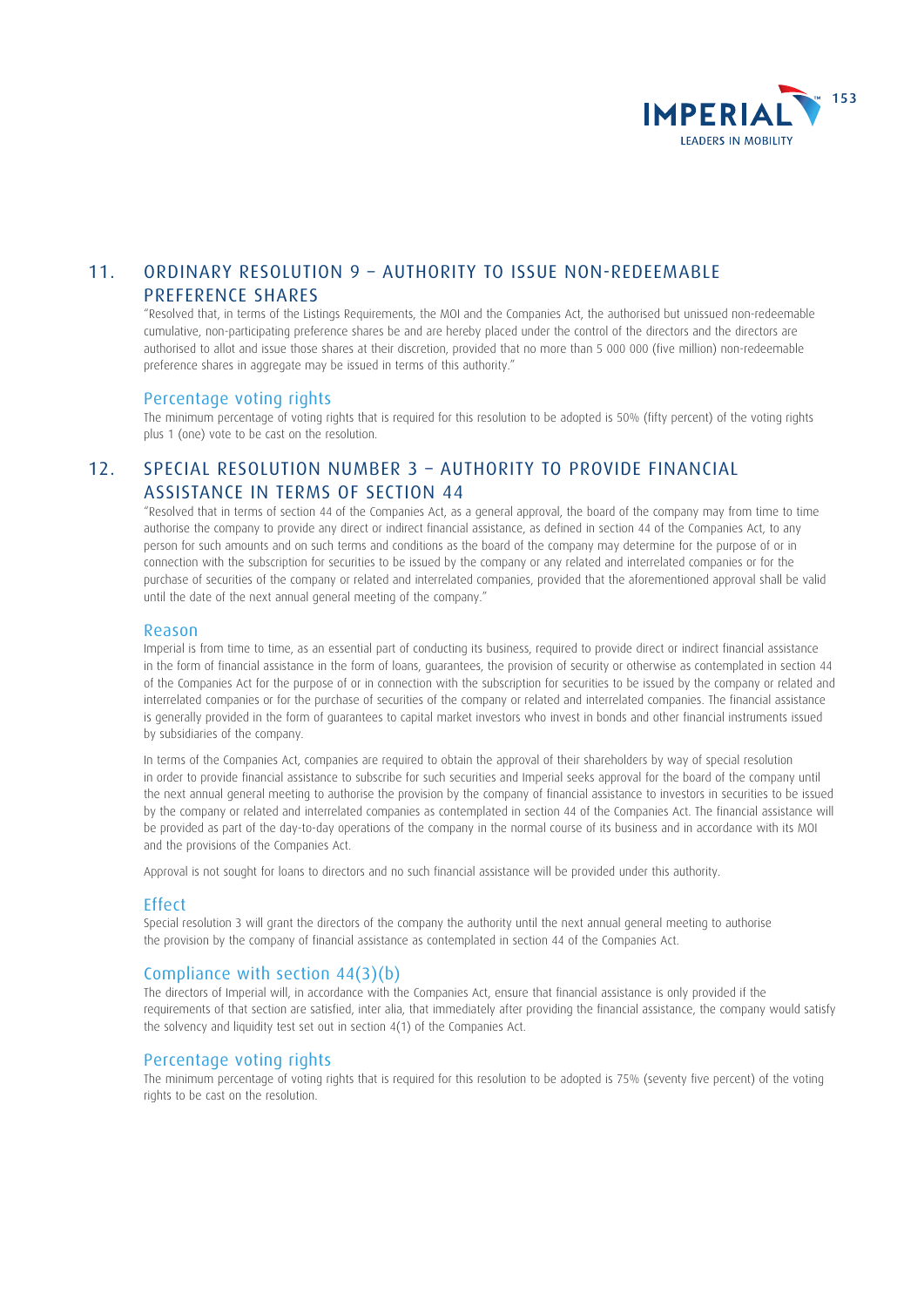# 13. SPECIAL RESOLUTION NUMBER 4 – AUTHORITY TO PROVIDE FINANCIAL ASSISTANCE IN TERMS OF SECTION 45

"Resolved that in terms of section 45 of the Companies Act, as a general approval, the board of the company may from time to time authorise the company to provide any direct or indirect financial assistance, as defined in section 45 of the Companies Act, to any related or interrelated company or corporation for such amounts and on such terms and conditions as the board of the company may etermine, provided that the aforementioned approval shall be valid until the date of the next annual general meeting of the company."

#### Reason

 Imperial is a listed holding Company with a large number of subsidiary companies which together comprise the Imperial group of companies. Imperial is not an operating Company and all operations in the Imperial group are conducted by subsidiary companies of Imperial.

 Imperial is from time to time, as an essential part of conducting its business, required to provide financial assistance to its subsidiary and associate companies including related and interrelated companies in the form of operational loan funding, credit guarantees and general financial assistance as contemplated in section 45 of the Companies Act.

 In terms of the Companies Act, companies are required to obtain the approval of their shareholders by way of special resolution in order to provide financial assistance to subsidiaries and Imperial seeks approval for the board of the company until the next annual general meeting to authorise the provision by the company of financial assistance to any related or interrelated company as contemplated in section 45 of the Companies Act. This means that the company is authorised to grant loans to its subsidiaries and to guarantee the debts of its subsidiaries. The financial assistance will be provided as part of the day-to-day operations of the company in the normal course of its business and in accordance with its MOI and the provisions of the Companies Act.

### Effect

 Special resolution 4 will grant the directors of the company the authority until the next annual general meeting to authorise the provision by the company of financial assistance to any related or interrelated company as contemplated in section 45 of the Companies Act.

### Compliance with section 45(3)(b)

 The directors of Imperial will, in accordance with the Companies Act, ensure that financial assistance is only provided if the requirements of that section are satisfied, inter alia, that immediately after providing the financial assistance, the company would satisfy the solvency and liquidity test set out in section 4(1) of the Companies Act.

### Percentage voting rights

 The minimum percentage of voting rights that is required for this resolution to be adopted is 75% (seventy five percent) of the voting rights to be cast on the resolution.

# 14. TO TRANSACT SUCH OTHER BUSINESS AS MAY BE TRANSACTED AT AN ANNUAL GENERAL MEETING OF SHAREHOLDERS.

#### Voting and proxies

A shareholder, holding shares in a certificated form or has dematerialised their shares with "own name" registration, entitled to attend and vote at the general meeting is entitled to appoint one or more proxies to attend, speak and vote in his/her stead. A proxy need not be a member of the company. For the convenience of registered certificated shareholders or shareholders who have dematerialised their shares with own name registration, a form of proxy is attached hereto. Duly completed forms of proxy must be lodged at the registered office of the company or at the transfer secretaries at the addresses below to be received by no later than 09:00 on Monday, 2 November 2015.

 Every person present and entitled to vote at the general meeting shall, on a show of hands, have one vote only, and on a poll, shall have one vote for every ordinary share held or represented.